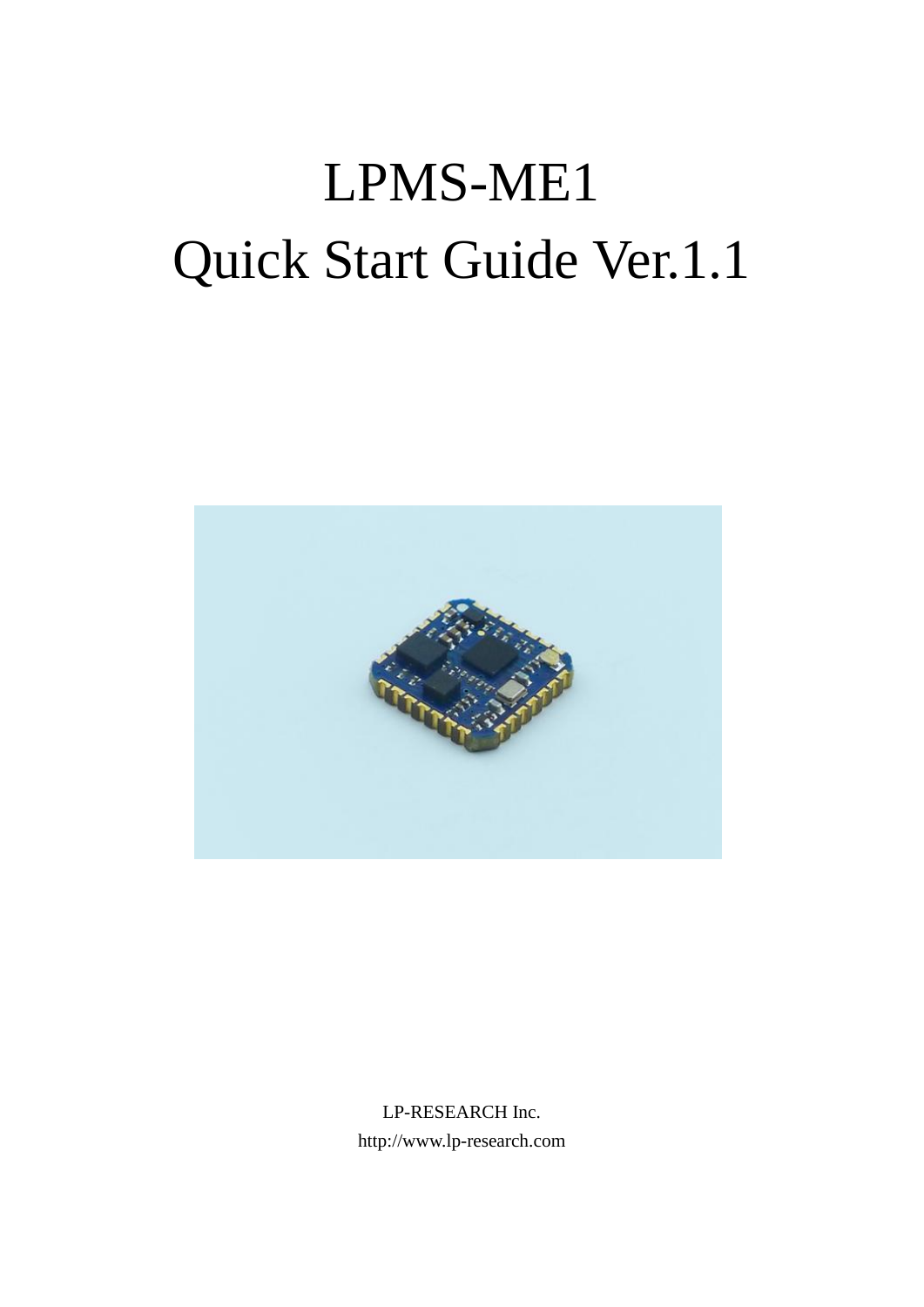

#### 1. Revisions

| Date       | Version  | Changes         |
|------------|----------|-----------------|
| 2016-07-18 | ver. 1.1 | Initial release |

#### 2. Pin out



Fig. 1. Sensor pin out

| Table 1-1 Pin out |  |  |
|-------------------|--|--|
|                   |  |  |

| Pin No. | <b>Name</b>      | <b>Function</b>     | <b>Description</b>         |  |
|---------|------------------|---------------------|----------------------------|--|
| 1, 25   | <b>VDD</b>       | Power supply        | $3.3V - 5.5V$              |  |
| 2       | <b>NRST</b>      | Reset               | Active low                 |  |
| 5       | CS               | Chip select         | For SPI interface only     |  |
| 6       | <b>SDI</b>       | Slave data input    | SPI serial data input      |  |
| 7       | <b>SDO</b>       | Slave data output   | SPI serial data output     |  |
| 8       | <b>SPC</b>       | Serial clock        | SPI clock                  |  |
| 10      | MOD <sub>0</sub> | Interface selection | Refer to Table 1-2.        |  |
| 11      | MOD1             |                     |                            |  |
| 12      | <b>SYNC</b>      | Sync                | For signal synchronization |  |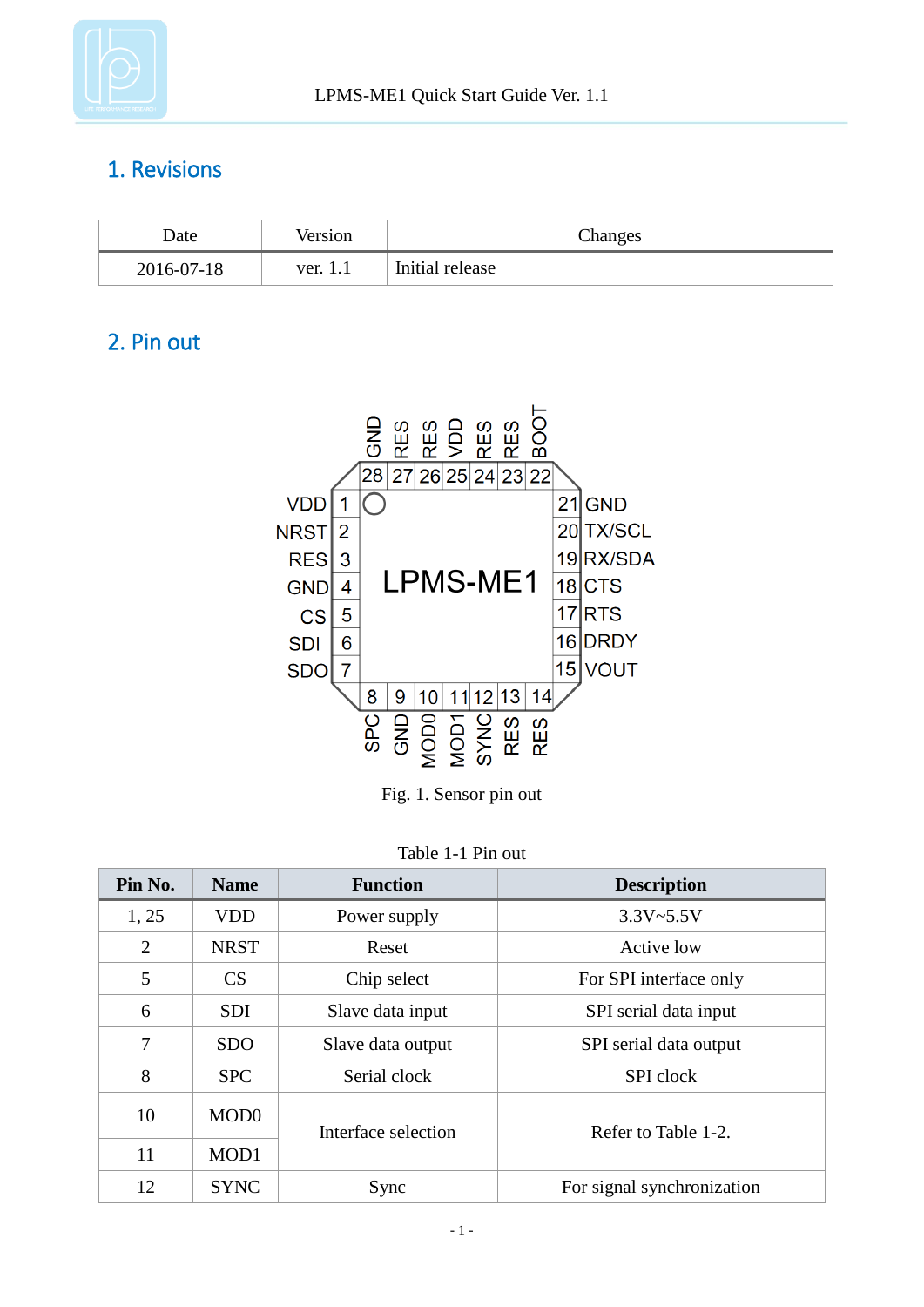

| 15                             | <b>VOUT</b>   | Power output     |                | 3.3V output (current $<$ 20mA)                                                                              |
|--------------------------------|---------------|------------------|----------------|-------------------------------------------------------------------------------------------------------------|
| 16                             | <b>DRDY</b>   | Data ready       |                |                                                                                                             |
| 17                             | <b>RTS</b>    | <b>UART_RTS</b>  |                |                                                                                                             |
| 18                             | <b>CTS</b>    | <b>UART_CTS</b>  |                |                                                                                                             |
| 19                             | <b>RX/SDA</b> | <b>UART</b> mode | <b>UART_RX</b> | used for UART and I2C<br>Common<br>communication. In UART, it is used as                                    |
|                                |               | $I2$ Cmode       | $I^2C$ _SDA    | RX signal, and when in I2C mode it is<br>used for SDA signal.                                               |
|                                |               | <b>UART</b> mode | <b>UART_TX</b> | Common used for UART<br>and I2C                                                                             |
| 20                             | TX/SCL        | $I^2C$ mode      | $I^2C$ _SCL    | communication. In UART mode, it is<br>used as TX signal, and when in I2C<br>mode it is used for SCL signal. |
| 22                             | <b>BOOT</b>   | Boot mode        |                | Normal operation: pull low                                                                                  |
|                                |               |                  |                | IAP operation: pull high                                                                                    |
| 4, 9, 21,<br>28                | <b>GND</b>    |                  |                | Signal ground                                                                                               |
| 3, 13,<br>14,23,<br>24, 26, 27 | <b>RES</b>    |                  |                | reserved                                                                                                    |

Table 1-2 Communication Interface Selection

| <b>MOD1</b> | <b>MOD0</b> | <b>Interface</b>        |
|-------------|-------------|-------------------------|
|             |             | UART (default)          |
|             |             | SPI (not available yet) |
|             |             | $I^2C$ (ADD0=0)         |
|             |             | $I^2C$ (ADD0=1)         |

Note: ADD0:  $I^2C$  address LSB.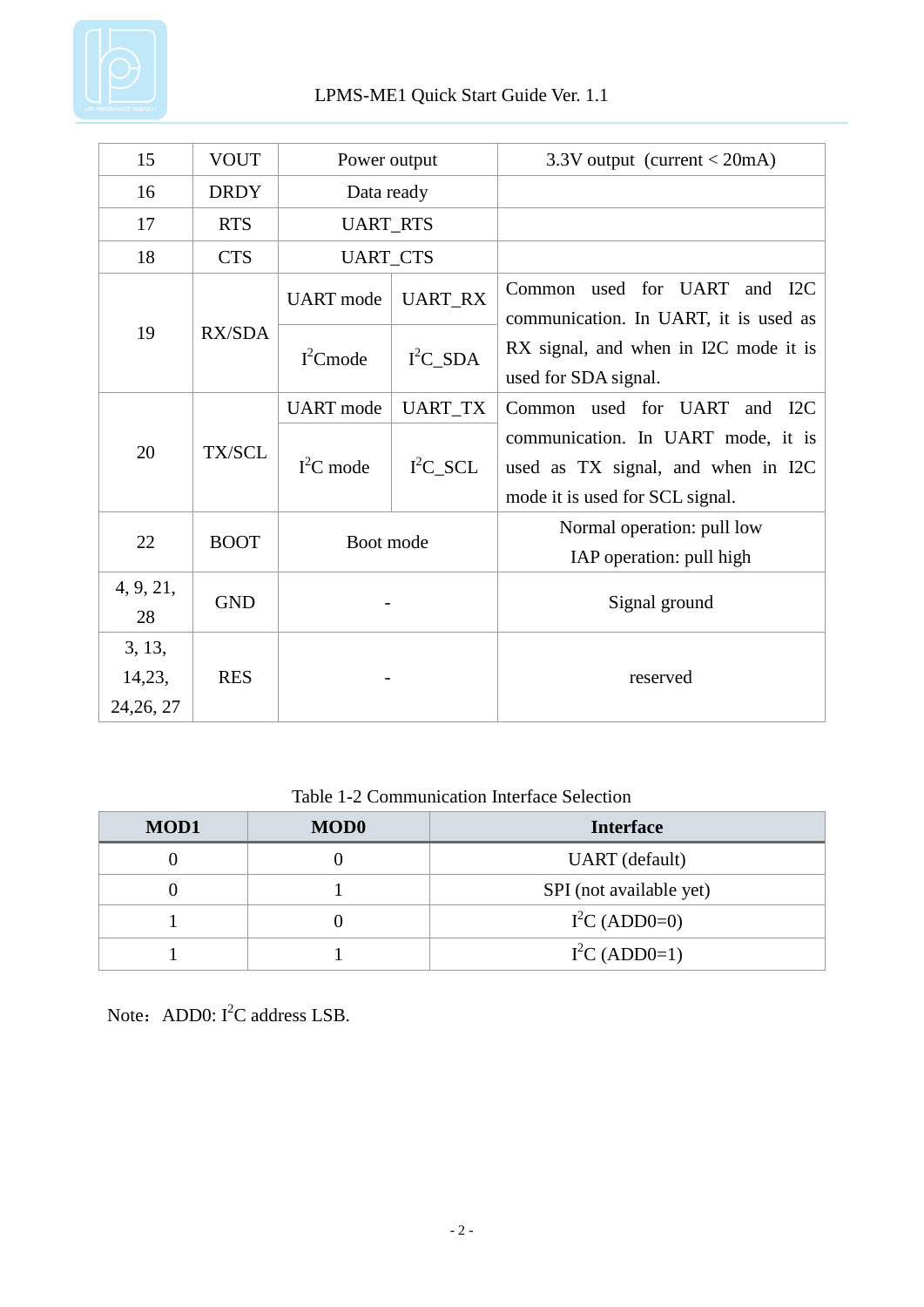

### 3. Application Examples

#### **UART Mode**





**I <sup>2</sup>C Mode**



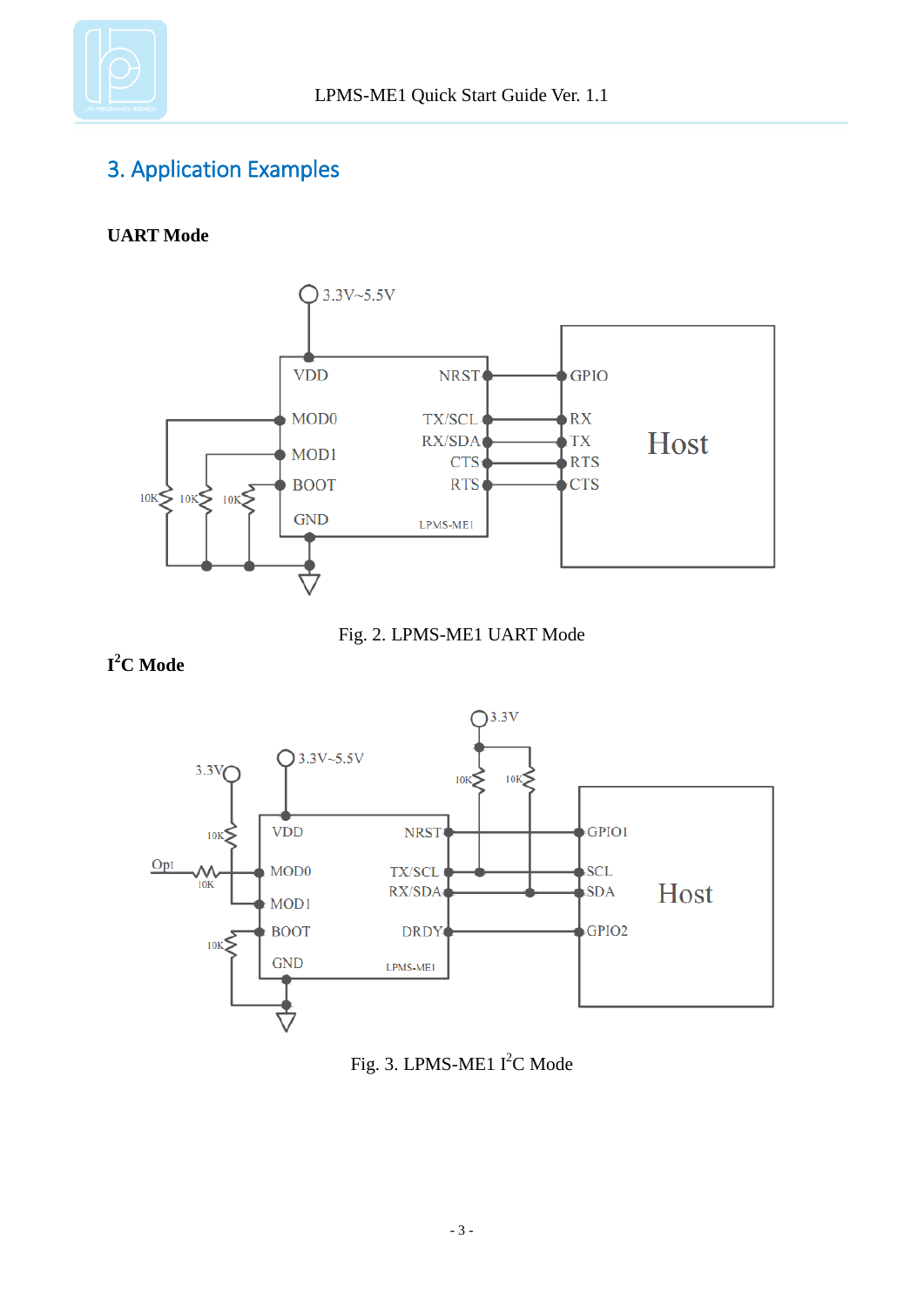

**SPI Mode**





4. Coordinate



Fig. 5. LPMS-ME1 Coordinate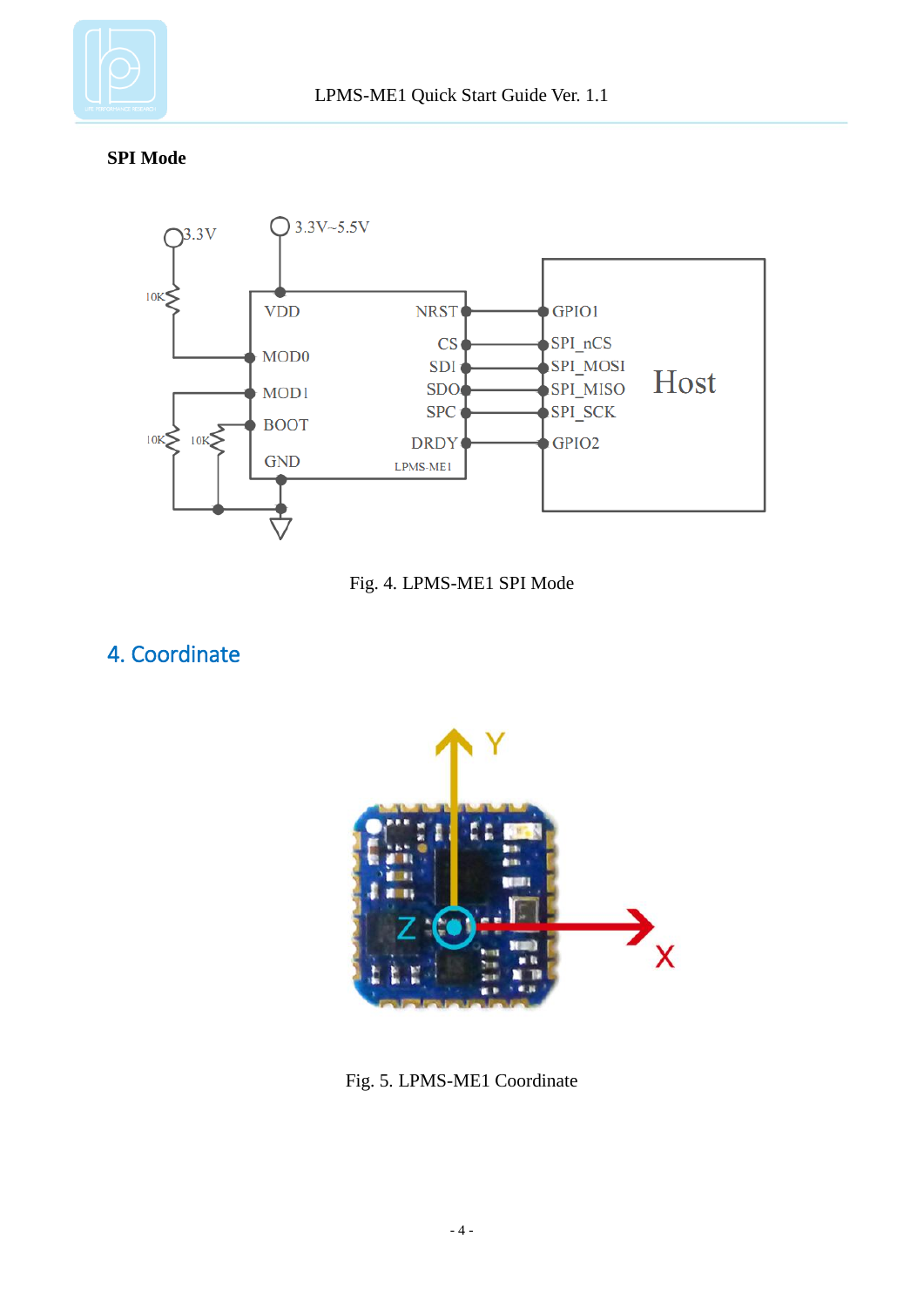

## 5. Footprint



Fig. 6. LPMS-ME1 Dimension (unit: mm)



Fig. 7. LPMS-ME1Recommended Footprint (unit: mm)